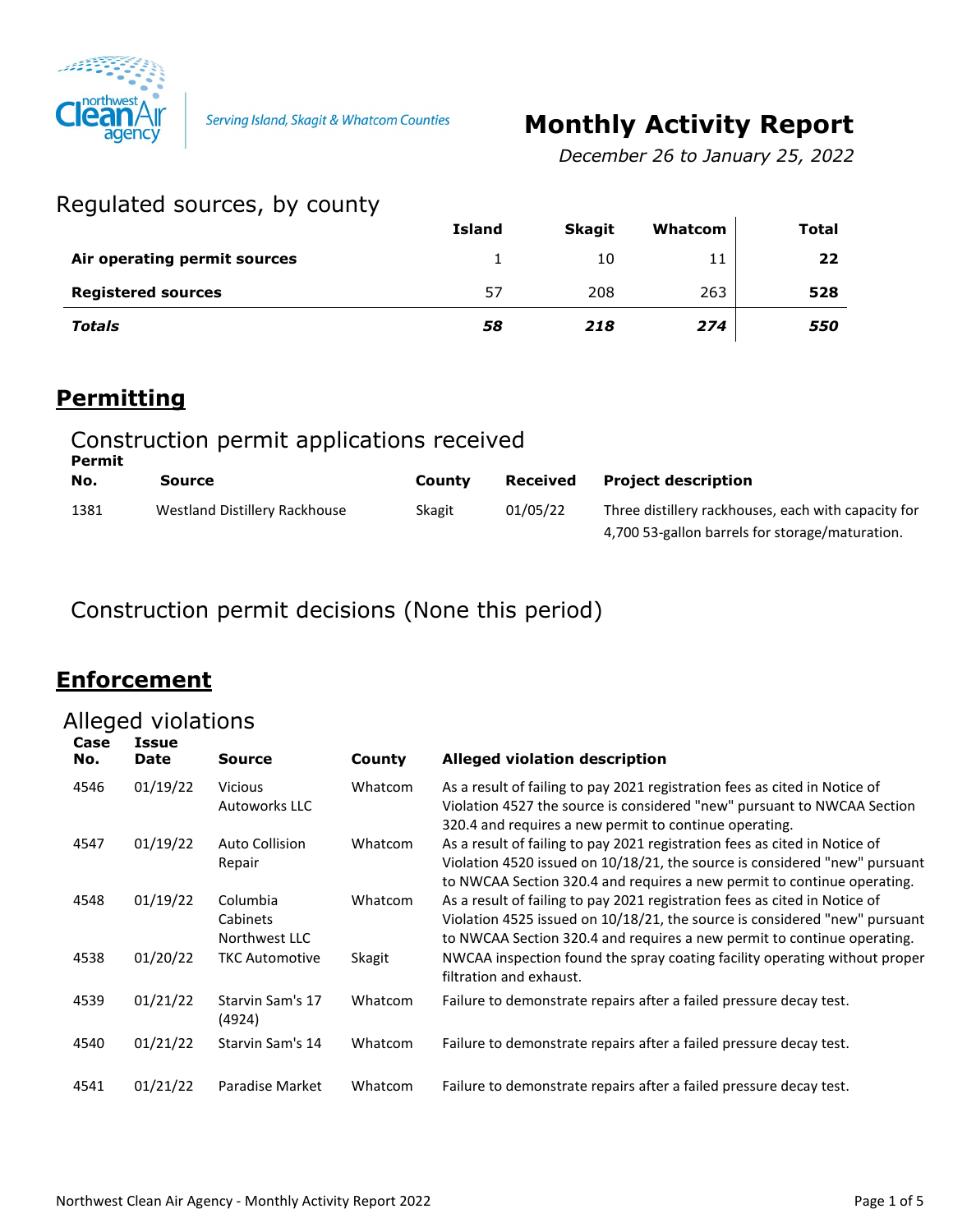# Alleged violations (cont.)

| Case<br>No. | Issue<br>Date | <b>Source</b>                                        | County  | Alleged violation description                                      |
|-------------|---------------|------------------------------------------------------|---------|--------------------------------------------------------------------|
| 4543        | 01/21/22      | Ferndale Mini<br>Market                              | Whatcom | Failure to conduct and submit TP201.3 pressure decay testing.      |
| 4545        | 01/21/22      | <b>ARCO Facility</b><br>82425-Sahota<br>Mart III Inc | Whatcom | Failure to demonstrate repairs after a failed pressure decay test. |

### Penalties issued

| Case<br>No.          | <b>Source</b>                            | County  | <b>Amount</b> | <b>Conditionally</b><br>reduced or<br>suspended <sup>1</sup> to | <b>Alleged violation description</b>                                                                                                                                                                                                                                                                                                                                                                                                                                                     |
|----------------------|------------------------------------------|---------|---------------|-----------------------------------------------------------------|------------------------------------------------------------------------------------------------------------------------------------------------------------------------------------------------------------------------------------------------------------------------------------------------------------------------------------------------------------------------------------------------------------------------------------------------------------------------------------------|
| 4464<br>4504<br>4507 | Pacific Woodtech<br>Corporation          | Skagit  | \$54,750      | \$54,750                                                        | Failure to submit second half of 2020 semiannual<br>compliance certification; due 01/30/21, and the annual<br>AOP certification; due on 02/28/2021, failure to submit<br>their annual 2020 emission inventory by the April 15,<br>2021, deadline and failure to conduct required<br>monitoring, recordkeeping, and reporting and delayed<br>or undocumented corrective actions as required by<br>applicable permit terms regarding process vents and air<br>pollution control equipment. |
| 4512                 | Grygorii & Lilya<br>Priysiazhniuk        | Whatcom | \$1,450       | \$950                                                           | Illegal demolition of a single-family residence.                                                                                                                                                                                                                                                                                                                                                                                                                                         |
| 4531<br>4532         | <b>Puget Sound</b><br>Refinery*          | Skagit  | \$38,128      | \$38,128                                                        | Visible emissions exceeding 5 minutes in 2 consecutive<br>hours from 5 flaring events.                                                                                                                                                                                                                                                                                                                                                                                                   |
|                      |                                          |         |               |                                                                 | Excess emissions of NOX (1,024 lbs) on 4/10/21 from<br>the Cogeneration units.                                                                                                                                                                                                                                                                                                                                                                                                           |
|                      |                                          |         |               |                                                                 | Excess emissions of SO2 (103 lbs) and H2S (<1 lb) on<br>5/9/21 from sulfur recovery unit 3.                                                                                                                                                                                                                                                                                                                                                                                              |
|                      |                                          |         |               |                                                                 | Excess downtime of continuous emissions monitor<br>systems; Cogen unit 2 NOx and Cogen unit 3 NOx in<br>May and August 2021, respectively.                                                                                                                                                                                                                                                                                                                                               |
| 4536                 | Commercial<br><b>Aircraft Interiors</b>  | Skagit  | \$10,000      | \$10,000                                                        | Illegal spray coating operation using strontium<br>chromate-containing materials and construction of a<br>spray coating booth without applying for and obtaining<br>permits.                                                                                                                                                                                                                                                                                                             |
|                      | * HollyFrontier Puget Sound Refining LLC |         |               |                                                                 |                                                                                                                                                                                                                                                                                                                                                                                                                                                                                          |

<span id="page-1-0"></span><sup>&</sup>lt;sup>1</sup> In some cases, NWCAA offers air pollution sources the opportunity to reduce their penalty by agreeing to specific actions that go beyond compliance requirements. Alternatively, a portion of a penalty may be suspended, holding the remainder of the penalty due if the violation is repeated within 5 years.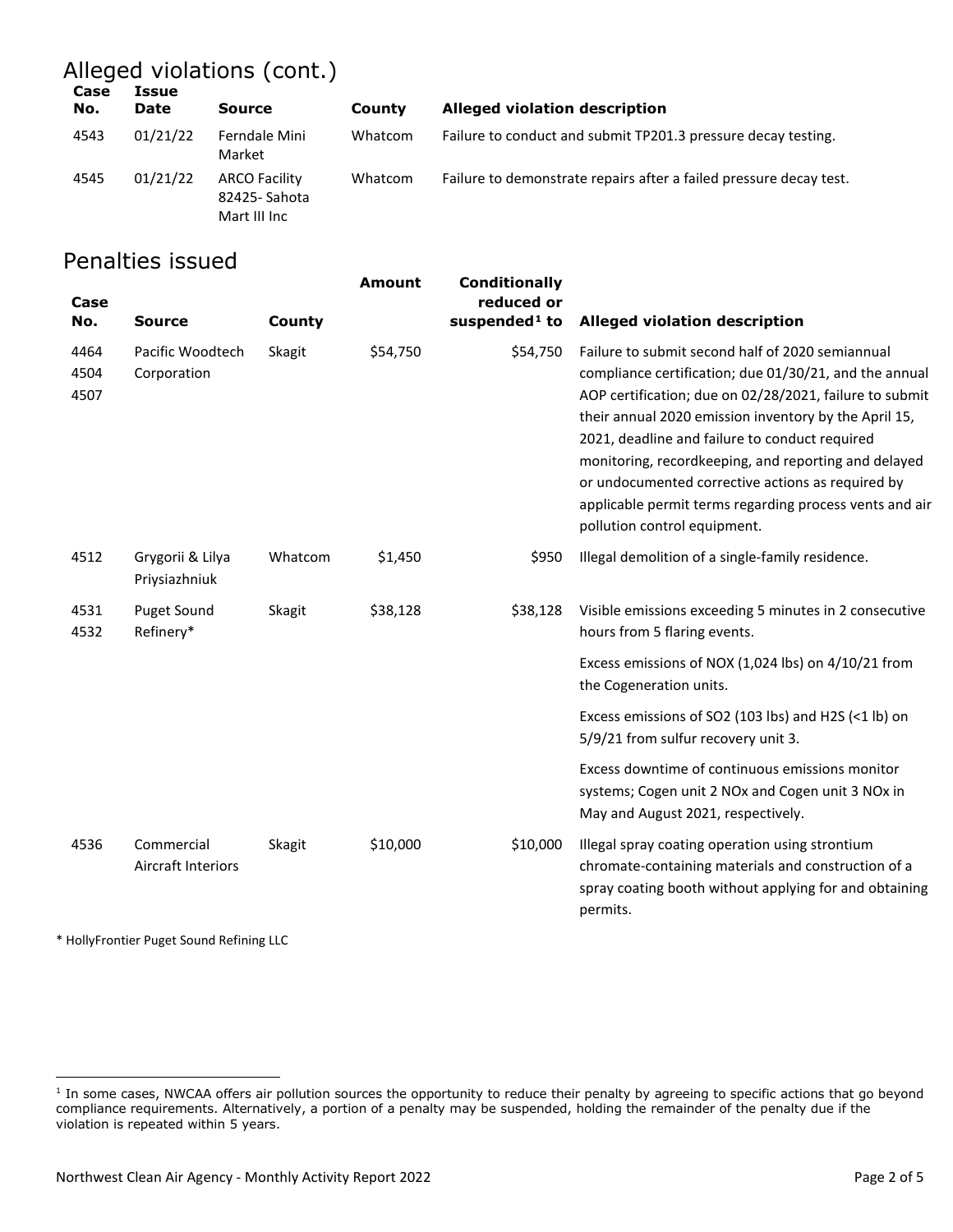# Industry reports of process upsets with potential excess emissions

| Date                  | Source                                             | County  |
|-----------------------|----------------------------------------------------|---------|
| 12/26/21              | Anacortes Refinery*                                | Skagit  |
| 12/26/21              | <b>Chemtrade Solutions LLC</b>                     | Skagit  |
| 12/26/21              | Sierra Pacific Industries - Skagit Lumber Facility | Skagit  |
| 12/26/21              | Ferndale Refinery**                                | Whatcom |
| 12/26/21              | Puget Sound Refinery***                            | Skagit  |
| 12/27/21              | Ferndale Refinery**                                | Whatcom |
| 12/27/21              | Ferndale Refinery**                                | Whatcom |
| 12/27/21              | Puget Sound Refinery***                            | Skagit  |
| 01/01/22              | Post Point Wastewater Treatment Plant              | Whatcom |
| 01/06/22              | <b>Chemtrade Solutions LLC</b>                     | Skagit  |
| 01/10/22              | Post Point Wastewater Treatment Plant              | Whatcom |
| 01/10/22              | Post Point Wastewater Treatment Plant              | Whatcom |
| 01/11/22              | Anacortes Refinery*                                | Skagit  |
| 01/12/22              | Post Point Wastewater Treatment Plant              | Whatcom |
| 01/12/22              | Post Point Wastewater Treatment Plant              | Whatcom |
| 01/18/22              | Puget Sound Refinery***                            | Skagit  |
| 01/19/22              | Anacortes Refinery*                                | Skagit  |
| **Phillips 66 Company | *Marathon-Tesoro Anacortes Refinery                |         |

\*\*\*HollyFrontier Puget Sound Refining LLC

# Complaint summary

| Ashestos                              | 1  |
|---------------------------------------|----|
| <b>Industrial Emissions</b>           | 4  |
| Marijuana                             | 3  |
| Odor                                  | 28 |
| <b>Outdoor Burning</b>                | 14 |
| Woodstove                             | 12 |
| <b>TOTAL:</b> (unique for the period) | 62 |
|                                       |    |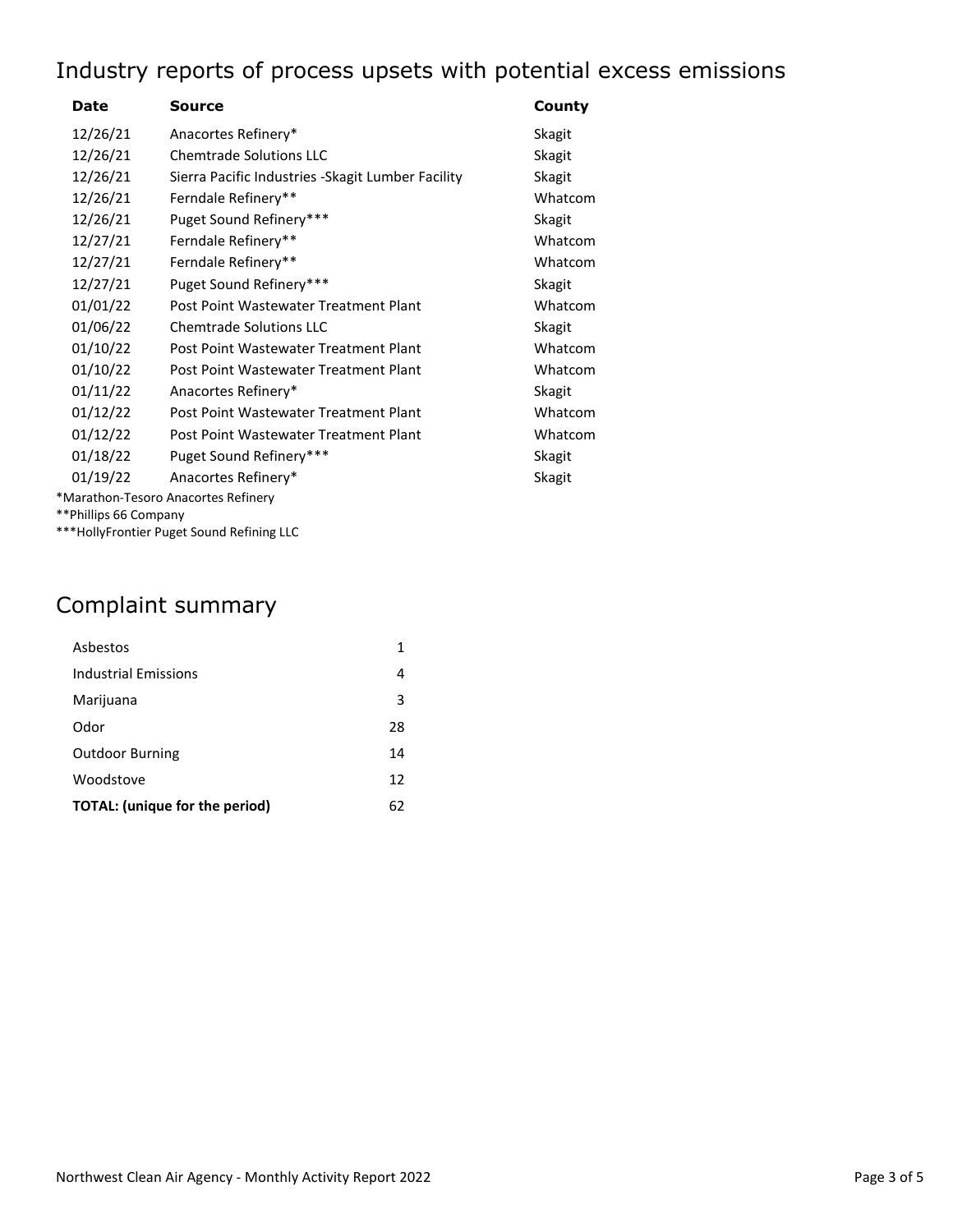